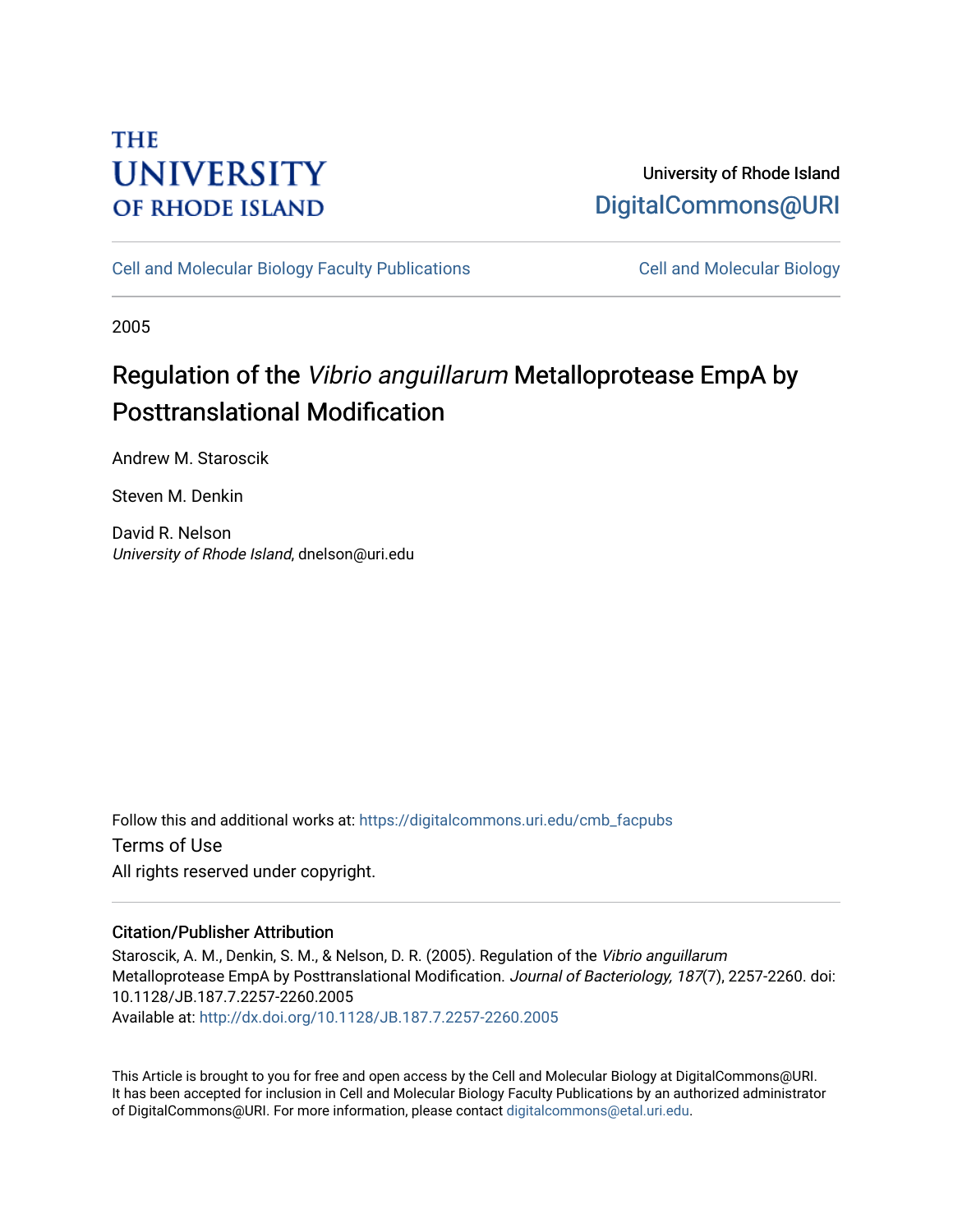### Regulation of the *Vibrio anguillarum* Metalloprotease EmpA by Posttranslational Modification

Andrew M. Staroscik, Steven M. Denkin,† and David R. Nelson\*

*Department of Cell and Molecular Biology, University of Rhode Island, Kingston, Rhode Island*

Received 31 August 2004/Accepted 21 December 2004

**The zinc metalloprotease EmpA is a virulence factor in the fish pathogen** *Vibrio anguillarum***. Previous studies have shown that two strains of** *V. anguillarum* **regulate** *empA* **differently. Strain M93Sm exhibits protease activity only in the presence of fish gastrointestinal mucus, while protease activity is detected in NB10 culture supernatant under all stationary-phase conditions. In this study, we use real-time reverse transcription-PCR to show that even in conditions where no protease activity is detected,** *empA* **transcription occurs. Western blot** analysis revealed that EmpA is secreted as a  ${\sim}$ 48-kDa proenzyme and that activation occurs extracellularly by **the removal of a** -**10-kDa peptide. The presence of stable extracellular pro-EmpA in M93Sm culture supernatants suggests that activation of EmpA is not autolytic.**

The marine bacterium *Vibrio anguillarum* is the causative agent of vibriosis, a systemic disease of fish characterized by hemorrhagic septicemia (1). Outbreaks of vibriosis result in high mortality rates of infected fish, and it is a major obstacle to the spread of commercial aquaculture (1).

The zinc metalloprotease EmpA has been identified as a virulence factor for *V. anguillarum* (2, 7, 8). EmpA is a structural homologue to the secreted LasB elastase of *Pseudomonas aeruginosa* (7). The gastrointestinal (GI) tract has been shown to be a route of entry for *V. anguillarum* into fish hosts (9, 10). Incubation of *V. anguillarum* in gastrointestinal mucus specifically induces a number of proteins, including EmpA (3, 4). Denkin and Nelson (2) showed that the induction of protease activity by GI mucus in stationary-phase cultures varied between two strains of *V. anguillarum*. Strain M93Sm demonstrated protease activity only in the presence of mucus, while strain NB10 expressed protease activity under all stationaryphase conditions with and without mucus.

In this report, we further describe the differences between NB10 and M93Sm in the regulation of EmpA and show that EmpA is under both transcriptional and posttranslational control. Differences in the induction of *empA* and the role of gastrointestinal mucus were examined using real-time reverse transcription-PCR (RT-PCR). Western blot analysis was used to describe the secretion and processing of EmpA.

### **MATERIALS AND METHODS**

**Strains and culture conditions.** Two wild-type strains of *V. anguillarum*, NB10 (7) and M93Sm (3), were used in this study. Strain M03, a streptomycin- and chloramphenicol-resistant (Sm<sup>r</sup> Cm<sup>r</sup>) *rpoS* mutant derived from M93Sm (2) was also used. Cultures were routinely grown in Luria-Bertani broth plus 2% NaCl (LB20) (4) with the addition of the appropriate antibiotics on a rotary shaker at 27°C. Experimental media included LB20 and nine-salt solution (NSS) plus 200  $\mu$ g of salmon GI mucus protein ml<sup>-1</sup> (NSSM) (4). For experiments, 16-h cultures of *V. anguillarum* (grown at 27°C) were centrifuged (9,000  $\times$  g, 5 min, 4°C), washed twice in NSS, and resuspended at the appropriate cell densities in either LB20 or NSSM. Cell densities were determined by serial dilution and plating. Streptomycin was used at a concentration of 200  $\mu$ g ml<sup>-1</sup>, and chloramphenicol was used at 5  $\mu$ g ml<sup>-1</sup>.

**Measurement of protease activity.** Protease activity was quantified using the azocasein method of Windle and Kelleher (12), as modified by Denkin and Nelson (3).

**RNA extractions.** Total RNA was isolated using the RNeasy purification kit (QIAGEN, Valencia, Calif.) and treated with RQ1 RNase-free DNase and RNasin according to the manufacturer's specifications (Promega, Madison, Wis.).

**Real-time RT-PCR.** Real-time quantitative RT-PCR (qRT-PCR) was performed using an Mx4000 Multiplex Quantitative PCR System (Stratagene, La Jolla, Calif.). Primers were SYBR2empA-F (5'-TCA AAT CTT CCG GTG GCT TAC GTT-3) and SYBR2empA-R (5-GCG CGA TTA AAC ACA CCA CTT GAA-3). These amplify a 124-bp fragment of the *empA* gene of *V. anguillarum*. Quantitation of *empA* mRNA copy number was performed using Brilliant SYBR Green Single-Step QRT-PCR Master Mix (Stratagene) with 10 ng of total RNA in 50-µl reaction mixtures. The thermal profile was 50°C for 30 min, 95°C for 15 min, and then 40 cycles of 95°C for 30 s and 55°C for 30 s. Fluorescence was measured at the end of the 55°C-step every cycle. Samples were run in triplicate plus one no-RT control.

**Preparation of protein extracts.** Supernatant and washed whole-cell proteins were collected from *V. anguillarum* cultures grown for 16 h in either LB20 or NSSM. Aliquots (1 ml) of the cultures were centrifuged (9,000  $\times$  g, 10 min.  $4^{\circ}$ C) to pellet cells, and supernatants were filtered through 0.22- $\mu$ m-pore-size MillexGP cartridge filters (Millipore, Billerica, Mass.). Protein was precipitated with 15% tricholoroacetic acid (0°C for 1 h), pelleted by centrifugation (12,000  $\times$ *g*, 15 min, 4°C), rinsed twice with acetone, and resuspended in 15  $\mu$ l of 1× phosphate-buffered saline (PBS; 140 mM NaCl, 2.7 mM KCl, 4.3 mM Na2HPO<sub>4</sub> ·  $7H<sub>2</sub>O$ , and 1.5 mM  $KH<sub>2</sub>PO<sub>4</sub>$ ). Cellular protein was collected by washing cell pellets twice with NSS, resuspending them in 0.5 ml of  $1 \times$  PBS, and disrupting the cells by sonication for 1 min with a sonic dismembrator (Fisher Scientific, Swanee, Ga.). Supernatant proteins and sonicated cells were stored at  $-70^{\circ}$ C until use.

**Sodium dodecyl sulfate-polyacrylamide gel electrophoresis (SDS-PAGE) and Western blot analysis.** Washed whole-cell and supernatant protein samples were separated in 12% Tris-HCl precast-ready gels (Bio-Rad, Hercules, Calif.). Prestained low-range-molecular-mass standards (Bio-Rad) and  $2\times$  Laemmli sample buffer (Sigma, St. Louis, Mo.) were used in all gels. Protein loaded in each lane was either 0.7 ml of the original LB20 or 1.5 ml of the NSSM cultures. Gels were either stained in Bio-Safe Coomassie (Bio-Rad) or transferred to nitrocellulose membranes for immunoblotting using the mini-Protean II system (Bio-Rad). Transfers were performed as described by Towbin et al. (11) at 100 V for 1.5 h. Nitrocellulose membranes were blocked, as described by Girouard et al. (5), with the addition of 5% skim milk. Detection of EmpA bands was done with rabbit anti-*P. aeruginosa* LasB elastase antibodies at a dilution of 1:7,000. Rabbit anti-LasB antibody was detected with horseradish peroxidase-conjugated goat anti-rabbit antibody (Chemicon, Temecula, Calif.) at a dilution of 1:5,000

<sup>\*</sup> Corresponding author. Mailing address: Department of Cell and Molecular Biology, 117 Morrill Science Building, University of Rhode Island, Kingston, RI 02881. Phone: (401) 874-5902. Fax: (401) 874- 2202. E-mail: dnelson@uri.edu.

<sup>†</sup> Present address: Department of Molecular Microbiology and Immunology, Bloomberg School of Public Health, Johns Hopkins University, Baltimore, MD 21205.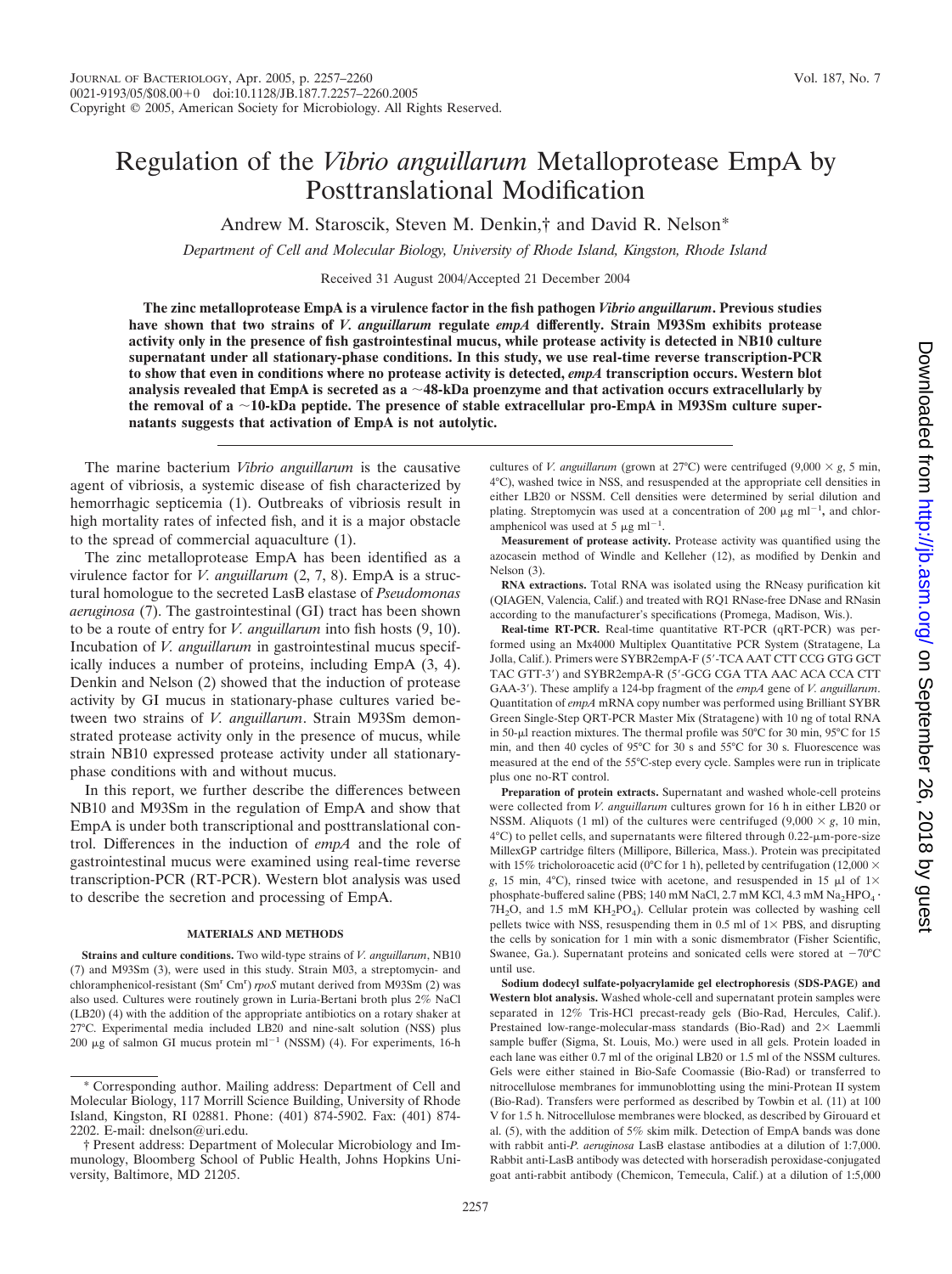TABLE 1. qRT-PCR quantification of *empA* mRNA transcript from M93Sm and NB10 cells incubated in LB20 and NSSM for 180 min*<sup>a</sup>*

| Strain                                                 | No. of copies of <i>empA</i> transcripts                                        |                                                                                   | Relative increase<br>from LB20 |
|--------------------------------------------------------|---------------------------------------------------------------------------------|-----------------------------------------------------------------------------------|--------------------------------|
|                                                        | LB <sub>20</sub>                                                                | <b>NSSM</b>                                                                       | to NSSM                        |
| M93Sm<br><b>NB10</b><br>M03 $($ <i>rpoS</i> null $)^b$ | $(3.6 \pm 1.0) \times 10^5$<br>$(1.1 \pm 0.4) \times 10^6$<br>$2.3 \times 10^3$ | $(7.4 \pm 1.9) \times 10^5$<br>$(5.6 \pm 1.3) \times 10^6$<br>$9.3 \times 10^{3}$ | $2.1 \pm 0.1$<br>$4.9 \pm 0.3$ |

*<sup>a</sup>* Cells were grown for 16 h in LB20, washed and resuspended in either fresh LB20 or NSSM at 27°C for 180 min, and assayed for *empA* mRNA transcript number as described in the Materials and Methods. Values are means  $\pm$  standard errors of the means.

<sup>b</sup> Strain M03 is an *rpoS* mutant shown previously not to exhibit protease activity under any conditions assayed (2).

and was visualized with a DAB tetrahydrochloride kit (ICN Biochemicals, Aurora, Ohio).

### **RESULTS AND DISCUSSION**

Denkin and Nelson (3) showed that *V. anguillarum* strain NB10 exhibits EmpA protease activity under all stationaryphase conditions in both LB20 and NSSM, while M93Sm exhibits protease activity only when grown in NSSM, not in LB20. The interpretation of this and other supporting data was that the salmon GI mucus in NSSM acts to induce protease activity in M93Sm, not to activate preexisting but inactive protease (3). The role of mucus as an inducer was further supported by Northern blot analysis showing that M93Sm did not appear to transcribe *empA* mRNA when grown in LB20 (2).

To further characterize differences in *empA* transcription, we examined the levels of *empA* mRNA in NB10 and M93Sm using qRT-PCR. Cultures of NB10 and M93Sm grown for 16 h in LB20 were resuspended at  $\sim$ 2  $\times$  10<sup>9</sup> CFU ml<sup>-1</sup> in fresh LB20 or NSSM and incubated at 27°C, and samples for RNA isolation were taken at 180 min. Both strains produced *empA* mRNA when cultured in either LB20 or NSSM (Table 1). For each strain, comparisons of culture conditions showed that NSSM-grown NB10 cells expressed about five times more *empA* message than LB20-grown NB10 cells, while NSSMgrown M93Sm cells produced about two times more *empA* message than LB20-grown M93Sm cells (Table 1). Comparisons between the two strains for identical culture conditions showed that LB20-grown NB10 cells produced threefold more *empA* transcript than did LB20-grown M93Sm cells, while NSSM-grown NB10 cells has 7.5-fold more *empA* message than NSSM-grown M93Sm cells. The lowest transcript levels were found in LB20-grown M93Sm cells, for which it was over 150 times greater than values found in M03, an *rpoS*-null mutant known not to express EmpA (2). These results confirm that NB10 and M93Sm regulate *empA* differentially. However, the presence of *empA* message in LB20-grown M93Sm cells reveals that the difference in expression between the strains is not solely due to differential induction of *empA* transcription.

To reconcile the previously reported lack of protease activity in LB20-grown M93Sm cells (2, 3) with our detection of *empA* transcription, an experiment to measure both the transcription of *empA* and protease activity was performed. Sixteen-hour LB20 cultures of M93Sm and NB10 were washed and resuspended in LB20 as described above.

Samples for protease activity and RNA extraction were taken at 0, 15, 30, 60, 120, and 180 min. No protease activity was detected in the LB20-grown M93Sm culture. Protease activity was detected in the LB20-grown NB10 culture by 120 min (Fig. 1). Determination of *empA* transcription by qRT-PCR for both strains grown in LB20 revealed increases in message copy number from time 0 to 180 min of 108- and 134-fold for NB10 and M93Sm, respectively (Fig. 1). In both cases, increased *empA* expression was detected within 30 min.

The qRT-PCR data reported here contradicts previously reported Northern blotting data showing that M93Sm did not produce any *empA* mRNA in LB20 (2). We reran Northern blottings with  $20 \mu g$  of total RNA per lane and detected a faint band in LB20-grown M93Sm cultures (data not shown). This demonstrated that the discrepancy was the result of the significantly lower sensitivity of Northern blot analysis compared to that of qRT-PCR. Comparison of qRT-PCR data with the new Northern blotting data showed that qRT-PCR detection is at least 2,000 times more sensitive than Northern blot analysis.

To determine whether the differences in EmpA protease activity between NB10 and M93Sm were due to differences in translation of message or posttranslational secretion and modification, Western blot analysis was performed. Cultures were grown to stationary phase (16 h) in both LB20 and NSSM. Proteins from culture supernatants and sonicated cell pellets were separated by SDS-PAGE. Examination of Coomassie blue-stained gels revealed numerous protein bands in both the supernatants and cell extracts under all conditions (Fig. 2A and C).

Western blotting revealed two anti-LasB-reactive bands in culture supernatants with estimated molecular masses of 48 and 38 kDa, representing pro-EmpA and mature EmpA, respectively. These two bands were in both LB20- and NSSMgrown NB10 supernatants (Fig. 2B and D, lanes 2). For M93Sm, both pro-EmpA and mature EmpA were present in NSSM supernatant, but only pro-EmpA was present in LB20 supernatant (Fig. 2B and D, lanes 3). In the lanes containing sonicated cell pellets, an approximately 72-kDa anti-LasB-re-



FIG. 1. Time series of protease activity (closed symbols) and *empA* mRNA expression (open symbols) using qRT-PCR in M93Sm (squares) and NB10 (circles) cells suspended in LB20 at  $\sim$  2  $\times$  10<sup>9</sup>  $CFU$  m<sup> $-1$ </sup>. Assays for protease activity and RNA extractions were performed at 0, 15, 30, 60, 120, and 180 min. The amounts of *empA* transcripts per 10 ng of total RNA at time zero were  $6.2 \times 10^3$  copies for NB10 and  $3.0 \times 10^3$  copies for M93Sm.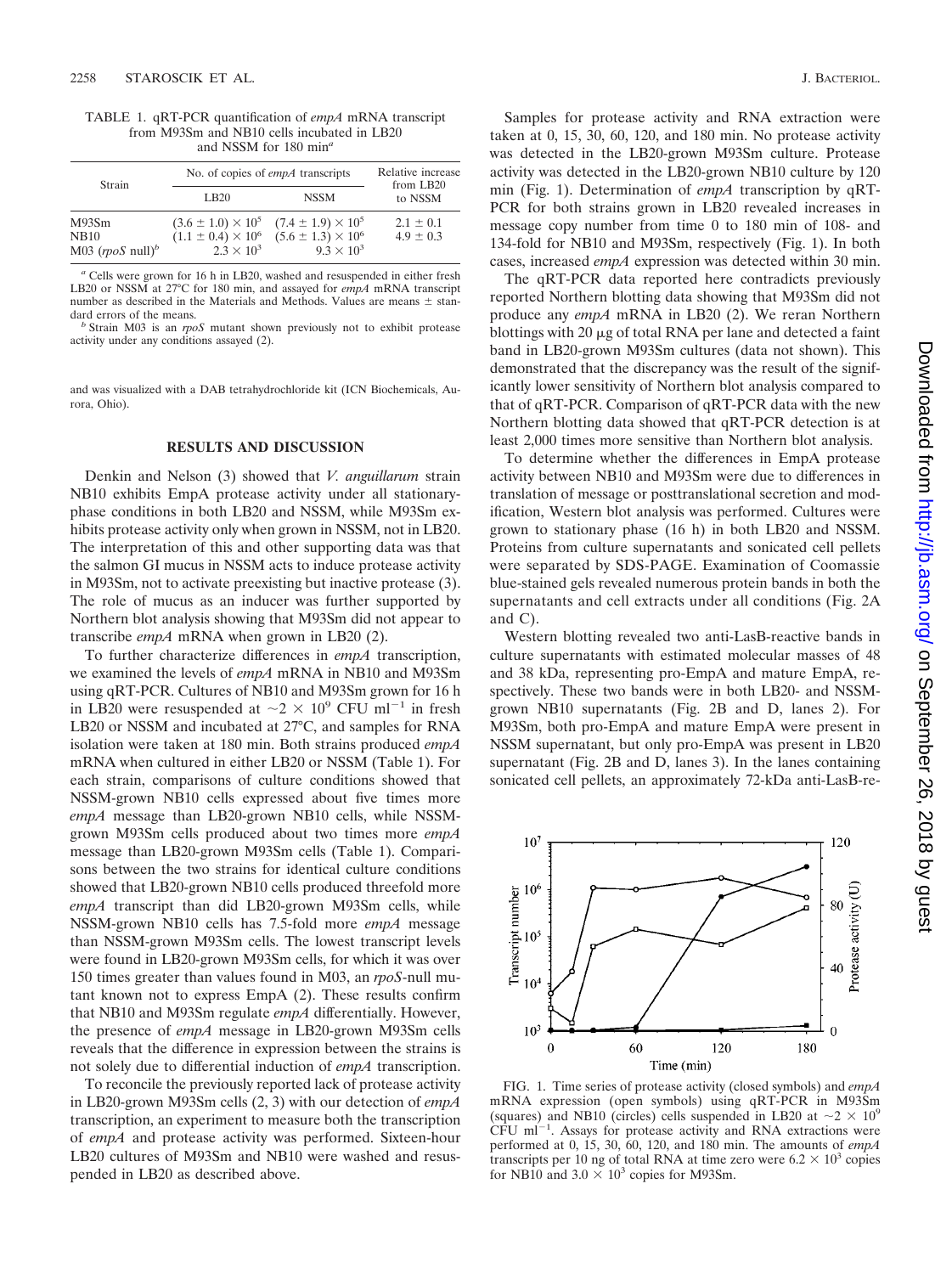

FIG. 2. Sodium dodecyl sulfate-polyacrylamide gel electrophoresis and Western blot analysis of EmpA secretion and activation. Shown are 16-h cultures of strains M93Sm and NB10 grown in either LB20 or NSSM. (A) Coomassie blue-stained proteins from LB20-grown cells. Lane 1, molecular size protein ladder; lane 2, supernatant from NB10 culture; lane 3, supernatant from M93Sm culture; lane 4, sonicated NB10 cells; lane 5, sonicated M93Sm cells. Numbers on the left indicate the mass (in kilodaltons) of the standard bands in lane 1. (B) Western blot of LB20 cultures, lanes, and standard labels the same as those in panel A. Position of the full peptide (full, 72 kDa), secreted pro-EmpA (pro, 48 kDa), and mature enzyme (mature, 38 kDa) are indicated with arrows on the right. (C) Coomassie blue-stained proteins from NSSM-grown cells. Lanes and standard labels are the same as those in panel A. (D) Western blot of NSSM cultures; lanes and standard labels are the same as those in panel A. Positions of the secreted pro-EmpA (pro, 48 kDa) and mature enzyme (mature, 38 kDa) are indicated with arrows on the right.

active band was present in LB20-grown M93Sm cells (Fig. 2B, lane 5) but not in any of the cell samples from cultures with both mature EmpA and protease activity (Fig. 2B, lane 4, and D, lanes 4 and 5).

In the original report of the cloning of *empA*, Milton et al. (7) suggested that EmpA is synthesized as a preproenzyme. Sequence analysis indicated that removal of pre- and propeptides during secretion would result in a mature protein with a predicted molecular mass of 44.6 kDa. EmpA protease activity was associated with a 36-kDa protein, which suggested an additional processing step (7). Multiple processing steps have been proposed for other metalloproteases, including the hemagglutinin/protease of *Vibrio cholerae* (6). The data presented here support the suggestion of an additional processing step. In conditions where protease activity was detected in the supernatant, a  $\sim$ 38-kDa band was detected with Western blotting. In all conditions with an active protease and for M93Sm grown in LB20, a  $\sim$ 48-kDa band was also observed in the culture supernatant. The two bands at  $\sim$ 48 and  $\sim$ 38 kDa correspond to the size of the predicted secreted proenzyme and the mature protein, respectively (7).

In all cases where protease activity is detected, mature EmpA is present in the supernatant. Additionally, even when no protease activity is detected, stationary-phase M93Sm cells synthesize and secrete EmpA in the pro- form. This suggests that the difference in EmpA activity between M93Sm and NB10 occurs at the level of the activation of the proenzyme by the removal of a  $\sim$ 10-kDa peptide and that this processing occurs after secretion. Further, the presence of stable pro-EmpA in the supernatant of LB20-grown M93Sm cells suggests that EmpA does not activate itself.

Salmon GI mucus acts to increase transcription of *empA* in both strains. However, EmpA activity is dependent upon successful secretion and processing of the nascent protein to an active mature form. These processes are linked to transcriptional regulation of *empA* in NB10, but they appear to be unlinked in M93Sm cells growing in LB20. Thus, we hypothesize that mucus initiates a process by which EmpA, secreted in a pro- form, is activated by a second proteolytic cleavage after secretion. The most likely mechanism by which this occurs is via the production and secretion of an additional protease that acts to remove the propeptide from EmpA and activate the enzyme. We are presently working to identify other proteases in *V. anguillarum* that may be involved in this process.

#### **ACKNOWLEDGMENTS**

We thank David Laux for the gift of the anti-LasB antibodies.